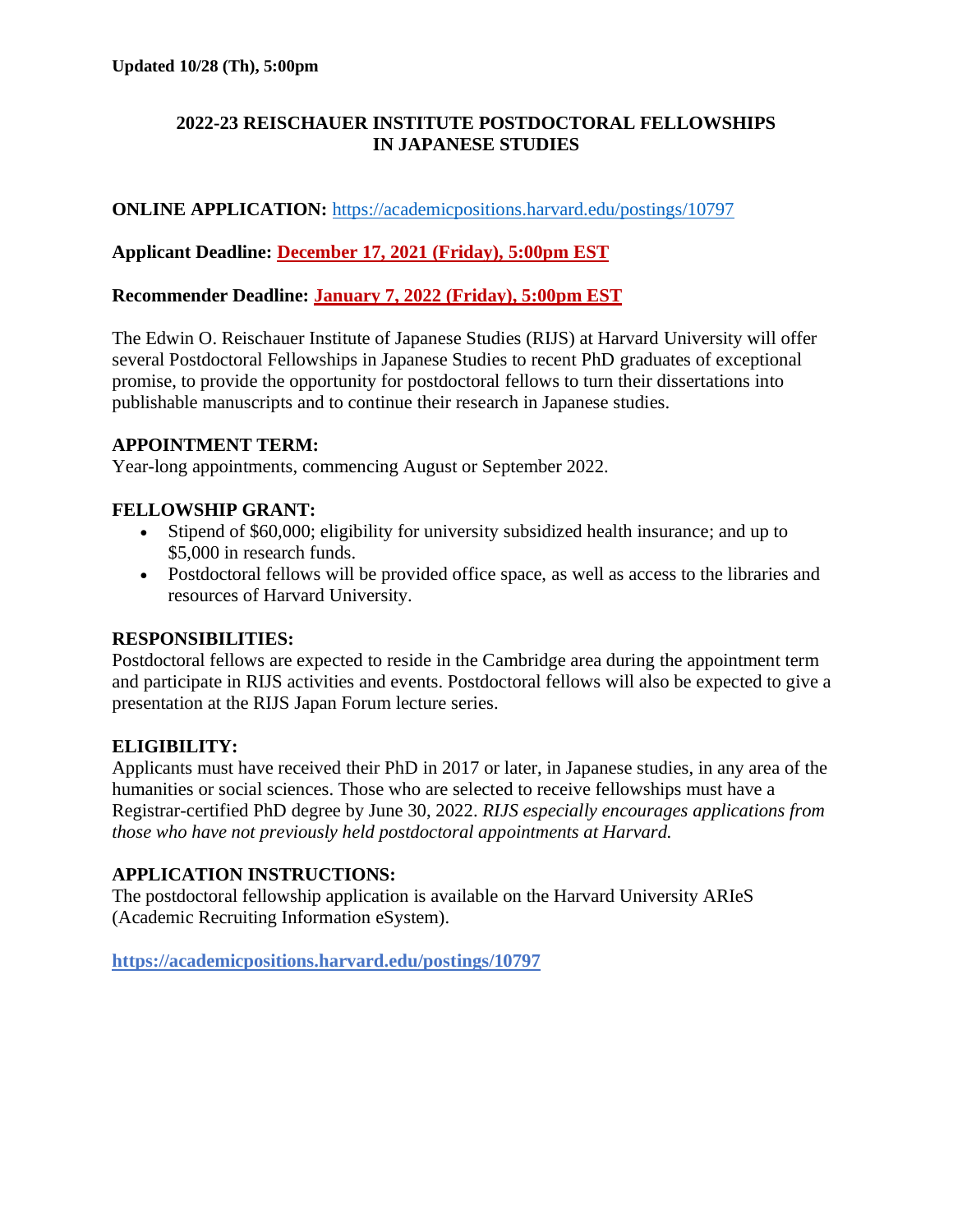The application has three main components.

#### **I. Personal Information**

- Candidate Information
- Contact Information
- Sponsorship: Will you now or in the future require visa sponsorship?
- Educational Background

### **II. Reference**

Two reference letters are required. On your online application, two reference entries must be created. Once your application is submitted by the **applicant deadline December 17, 2021 (Friday),** ARIeS will automatically generate reference solicitation emails to your recommenders. Reference letters must be submitted by the **recommender deadline January 7, 2022 (Friday).** Your application will not be considered complete until all materials are received.

# **III. Supplemental Questions**

- Please state your thesis title.
- Please provide a short summary of your research plan at Harvard. (200 words)
- Have you previously applied for any postdoctoral fellowships at Harvard? If yes, which and when?
- Have you previously received any postdoctoral fellowships at Harvard or elsewhere? If yes, which and when?
- Are you currently applying for other postdoctoral fellowships at Harvard or elsewhere? If yes, which?

# **IV. University-wide Optional Questions**

- Voluntary Self-Identification of Protected Veteran Status
- Voluntary Self-Identification of Disability
- Voluntary Demographics

*You may opt out of any or all of these questions on ARIeS.*

# **V. Required Documents**

Please upload each of the following required documents to your application.

- 1. **Statement of Research (***2 pages***):** What research do you plan to pursue during the fellowship term? What do you plan to do at each stage, and what particular resources do you intend to use? What are the advantages of spending a postdoctoral fellowship year at Harvard; are there specific individuals or resources you hope to seek out while in residence?
- 2. **Curriculum Vitae:** Please include citizenship, current and permanent addresses, telephone number(s), email address; academic degrees with dates of conferral (including expected dates), discipline and institution; current employer; and *list of publications*.